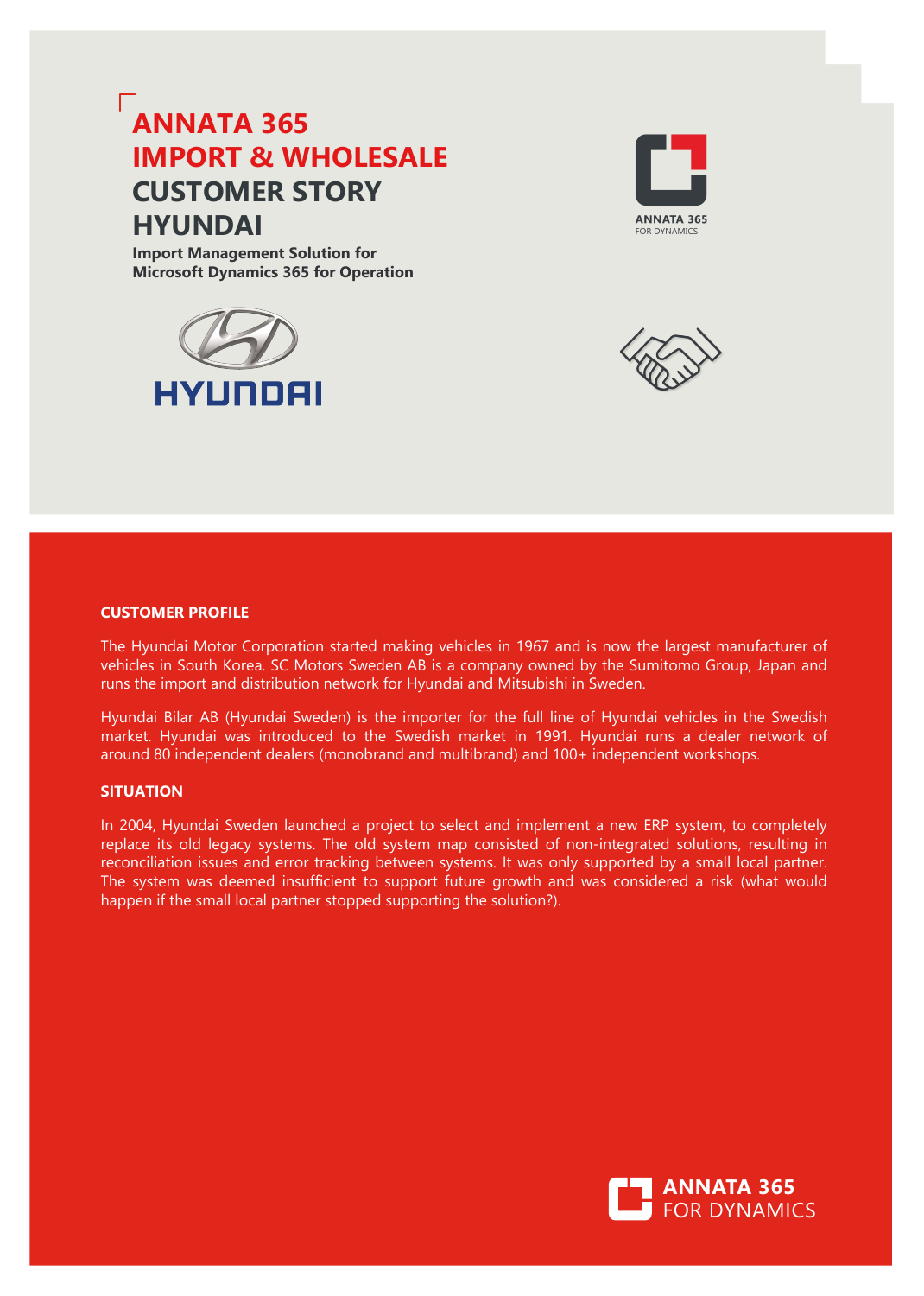

# **SOLUTION**

Hyundai Sweden undertook a very serious selection project, where the selection criteria included:

# **Secure, large-scale, standard, integrated solution**

The ERP system should be widely used and widely acknowledged.

# **Industry specific functionality**

The ERP system should already have support for Automotive business (they didn't want to re-invent the wheel!).

#### **Partner experience**

Implementation partner should understand the business previous experience within the Automotive industry was important.

## **Future proof**

The ERP system should have capacity for growth, be it in markets, geography, organization, products or size. Hyundai Sweden evaluated over 100 ERP solutions. A Request for Information (RFI), asking for Automotive functionality and experience, reduced the number to a short list of 5 globally respected ERP solutions (you know them all!). Microsoft Dynamics AX with Annata Dynamics came out as the clear winner.

# **THE FRANCHISE FANCIED IT**

**By implementing Annata Dynamics IMS to support our customer centric business processes, Hyundai in Sweden is ranked, by Swedish Auto dealers, as one of the best for outstanding web support, outranking all other brands importers on the Swedish market. This sends a strong message to us and our customer community, saying that all of us are reaping benefit from our focused investment in the right technology, the right partnerships and the right solutions. Annata Dynamics IMS has proven its point, the votes are in."**

**Thomas Joelsson, CIO, Hyundai Bilar AB, Sweden.**



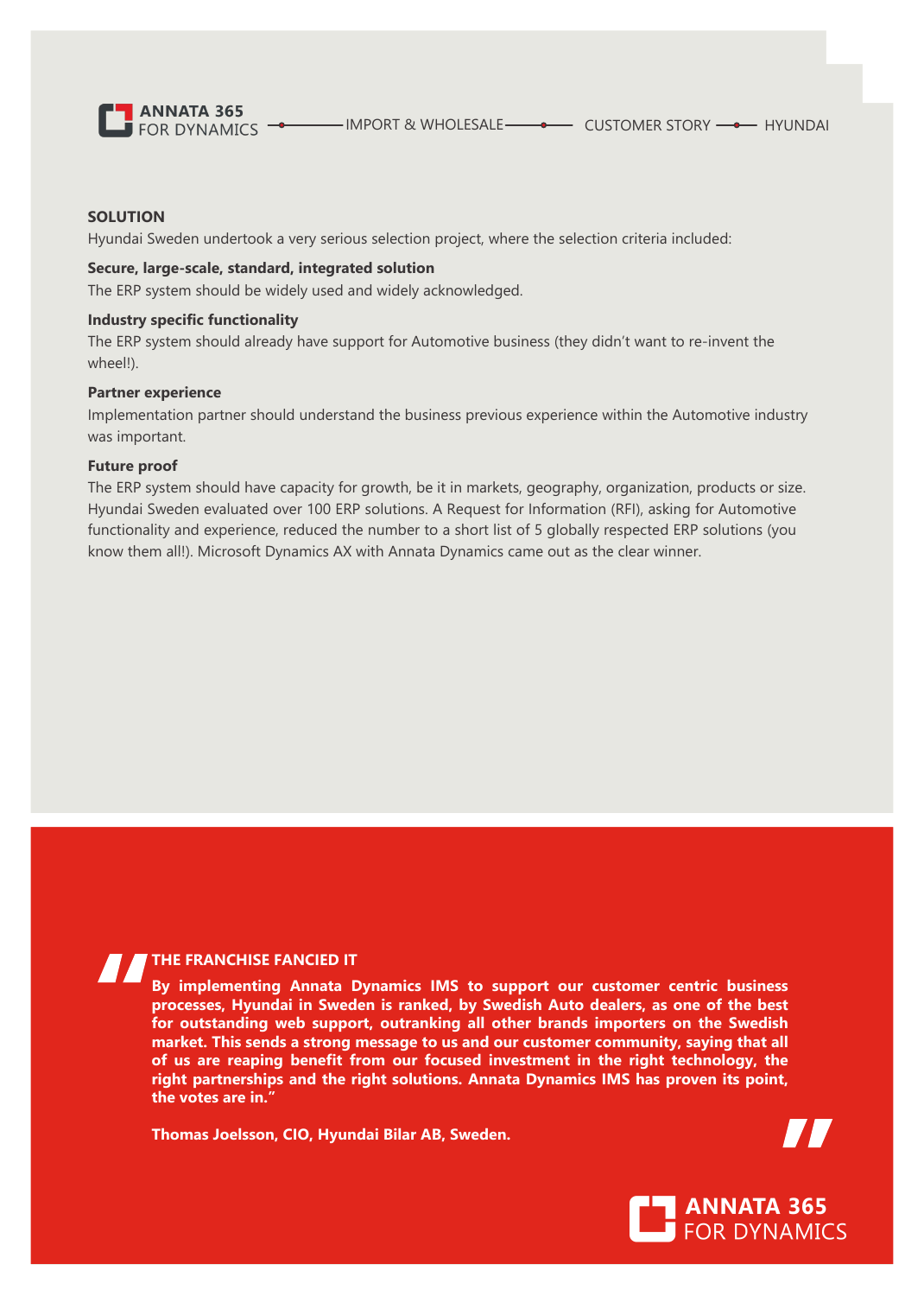

#### **IMPLEMENTATION**

#### **They phased it**

Hyundai Sweden went for a phased project, leading to three major go-lives, where the Finance department was first to use the new system. The car department followed shortly thereafter and finally, the Service market department (spare parts, accessories etc.).

#### **Users bought it**

The users had been involved since the early selection part of the project, and in designing the golive solution. They received proper training and post go-live support. The novelty of an integrated-environment did take them out of their comfort zone in the beginning, but adapting was easy when they realized that work in the new system was both more effective and more fun.

#### **Leaner processes**

Hyundai Sweden had a clear picture of what they wanted to achieve in terms of business process improvement. They had documented their as-is and to-be processes. The following list shows some of the processes where benefits have been realized:

- Vehicle forecast and purchase processes
- Vehicle import process
- Vehicle sales process
- Spare parts warehouse stock optimization process Spare parts purchase process
- Spare parts sales process
- Accessories purchase and sales processes
- Credit limit control
- Financial period close and reconciliation processes

# **BENEFITS**

Since the availability of business data, direct from the system, -became so much better, the old set of required reports became obsolete. Today, users cater for their own information needs to a much larger extent than before.

For reporting, Hyundai Sweden uses many of the standard reports that come with Microsoft Dynamics AX with Annata Dynamics IMS. These provide extensive drill-down capabilities and the ability to change core reporting requirements as needed. For more powerful data analysis, Hyundai implemented Cognos Business Intelligence cubes and reports.

As testified, dealers and workshops have clearly expressed their satisfaction with the part of the solution that they are using on a day-to-day basis.

Dealers order cars and monitor their status. Workshops order spare parts and track their progress. Paper invoices have been replaced with digital invoices, to the benefit of both economy and environment.